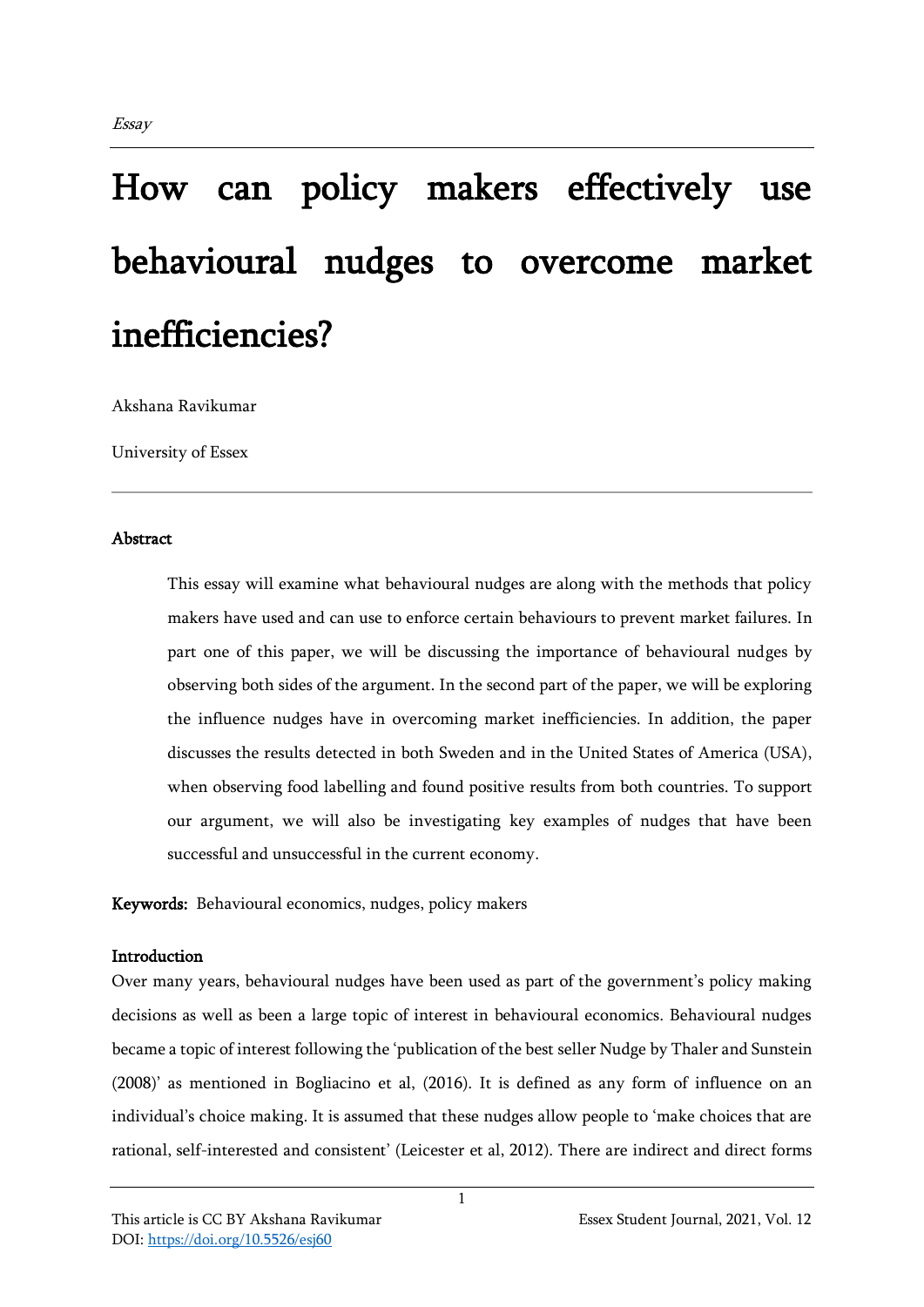of nudges for example, exchanging sugary desserts for fruits is an example of indirect nudge and warning drivers to drive within the limit to avoid a fine is a form of direct nudge. A nudge can provide guidance for the individual to not only make a decision but to also 'behave in a particular way' (Nudge theory - Wikipedia, 2021). The concept of behavioural nudges is that they provide 'positive reinforcements' when aiding individuals with their decisions. The need for nudges arises from many theories, but most importantly the use for it comes in handy when attempting to avoid market inefficiencies. This 'exist due to information asymmetries, transaction costs, market psychology, and human emotion' (Hayes, 2020). Government policy makers use these nudges to achieve obeyance in sectors such as health, education, and enforcement. We will explore these sectors in detail late on. Subsequently, we will also be looking into successful and unsuccessful forms of nudges that have been previously implemented. With this in mind, this paper will function by providing the theories behind behavioural nudges, the need for it and whether they have been successful so far.

## Theory on behavioural nudges

A number of researchers have attempted to understand the concept of behavioural nudges for numerous decades. As mentioned earlier, the purpose of nudges is to improve an individual's decision-making process by providing extra information that can allow the said person to make a better-informed decision. This can come in the form of advertising the drawbacks of smoking and drinking or illustrating the disadvantages of an unhealthy diet to name a few. There are few methods that have previously been used till this day to better inform an individual. Policy makers utilise schools and other educational institutes to set examples by educating younger students of the benefits of healthy eating. They also implemented this rule through the sugar tax which was introduced in January 2014 to combat the UK's obesity. An example of a positive behavioural nudge is when schools started to provide fruits in place of sugary desserts. This change has created a positive effect as it has allowed children to be healthier and parents to be more aware of what their children are being served at school. Arno and Thomas (2016) also pinpoint a similar finding that 'items placed at eye-level in a supermarket may be selected more frequently than those near the floor' which further reinforces a positive nudge. In contrast, as a result of Covid-19 and schools being closed because of the pandemic, many children from low-income households have unfortunately been neglected and consequently, statistics have shown that the 'average intake of fruits...fell from just over one portion a day to half a portion a day' (Baraniuk, 2020).

2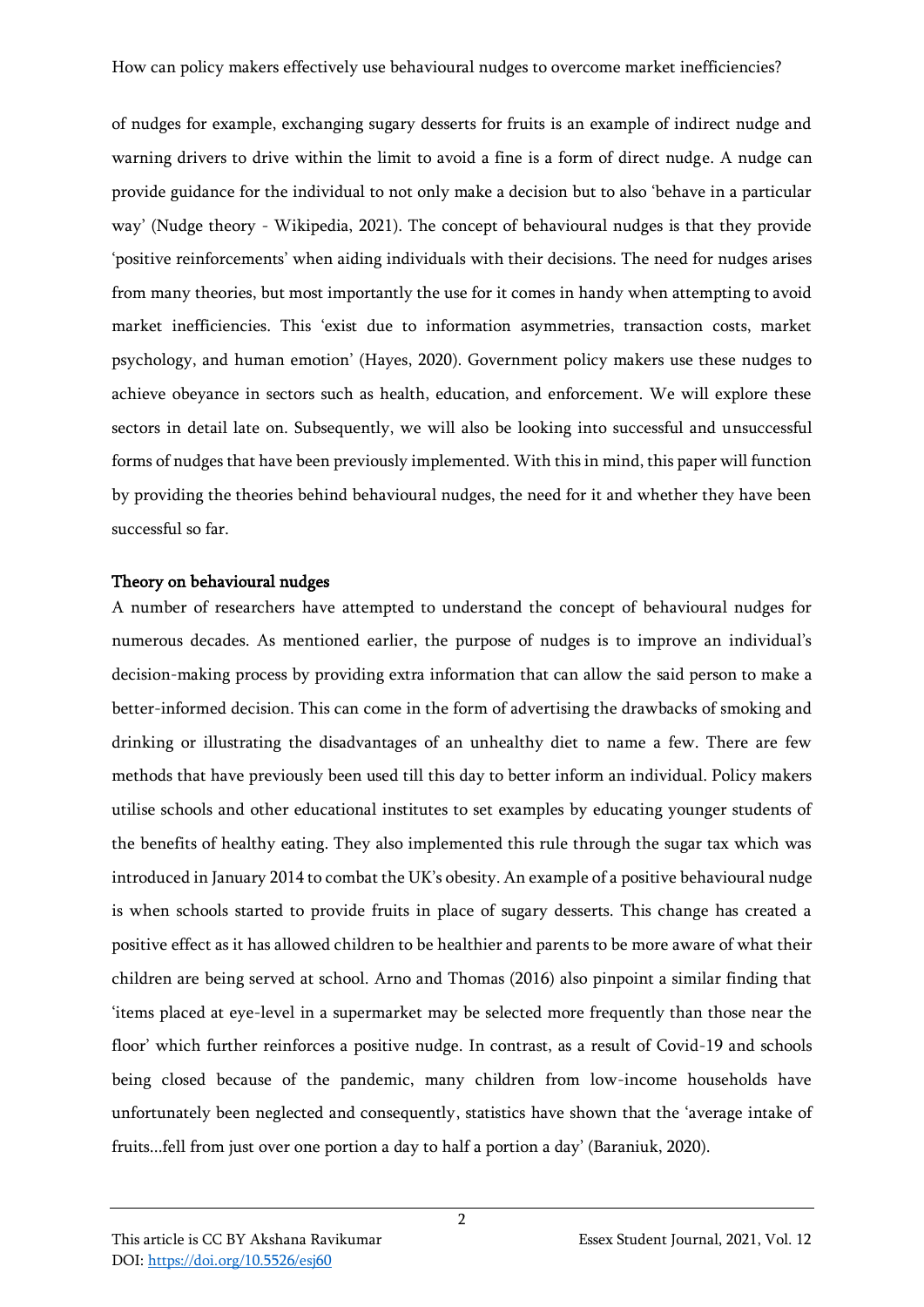Despite this it is also thought that, in many cases according to Bogliacino et al, (2016) 'behaviourally informed policy interventions are complex and require new' forms of interventions unlike the neutral ones exhibited by Thaler and Sunstein (2008). Furthermore, Fischhoff and Eggers (2013) as cited in (Bogliacino et al, 2016), argue that behavioural nudges disregard the phases needed to implement a positive behavioural insight. These most common assumptions in relation to behavioural insight are that consumers are consistent, rational, and self-interested (Leicester, et al, 2012). For example, they pay particular attention to three methods needed: 'normative analysis' which utilises available resources to predict the choice the individual would make. Secondly, 'descriptive analysis' identifies the decision an individual would make predominately based on the policies that are existent. Lastly, 'prescriptive analysis' embodies and distinguishes the 'gap' between both the normative and descriptive steps taken forward. Despite this, there are also limitations to this conviction. It can be disputed that despite policy makers researching and nudging individuals to make a better-informed decision, 'without knowing individuals' values, analysts cannot identify evidence relevant to their choices' (Bogliacino et al, 2016). In the next section, we will be exploring the arguments for nudges and highlighting examples positive nudges.

## Argument supporting nudges

As discussed earlier, the concept of nudges has been given particular attention and many researchers have shown interest by supporting the view that nudges are beneficial. The argument is whether 'should nudging be deemed as permissible... intrusive to individuals' freedom of choice?' in Hagman *et al.*,  $(2015)$ 

According to Schmidt and Engelen (2020) nudges provide a freedom of choice without significantly changing any factors that could contribute to disabling this freedom. The nudge approach plays significance when policy makers create policies that require them to be transparent as possible. In contrast, some argue that there is great concern that too much freedom of choice may eventually 'sidestep some partisan and ideological disagreements that are so often beset politics' (ibid).

On the other hand, behavioural nudges created by policy makers can also be more welcomed if people felt their choices were created 'by parties with whom they can identify' with in Hagman et al., (2015). Similarly, in the context of associating behavioural nudges with policy implementation, it has been expressed that 'there has been a shifted focus toward using nudges to increase prosocial behavior' which means 'serving society at large as opposed to the individual'. This view has been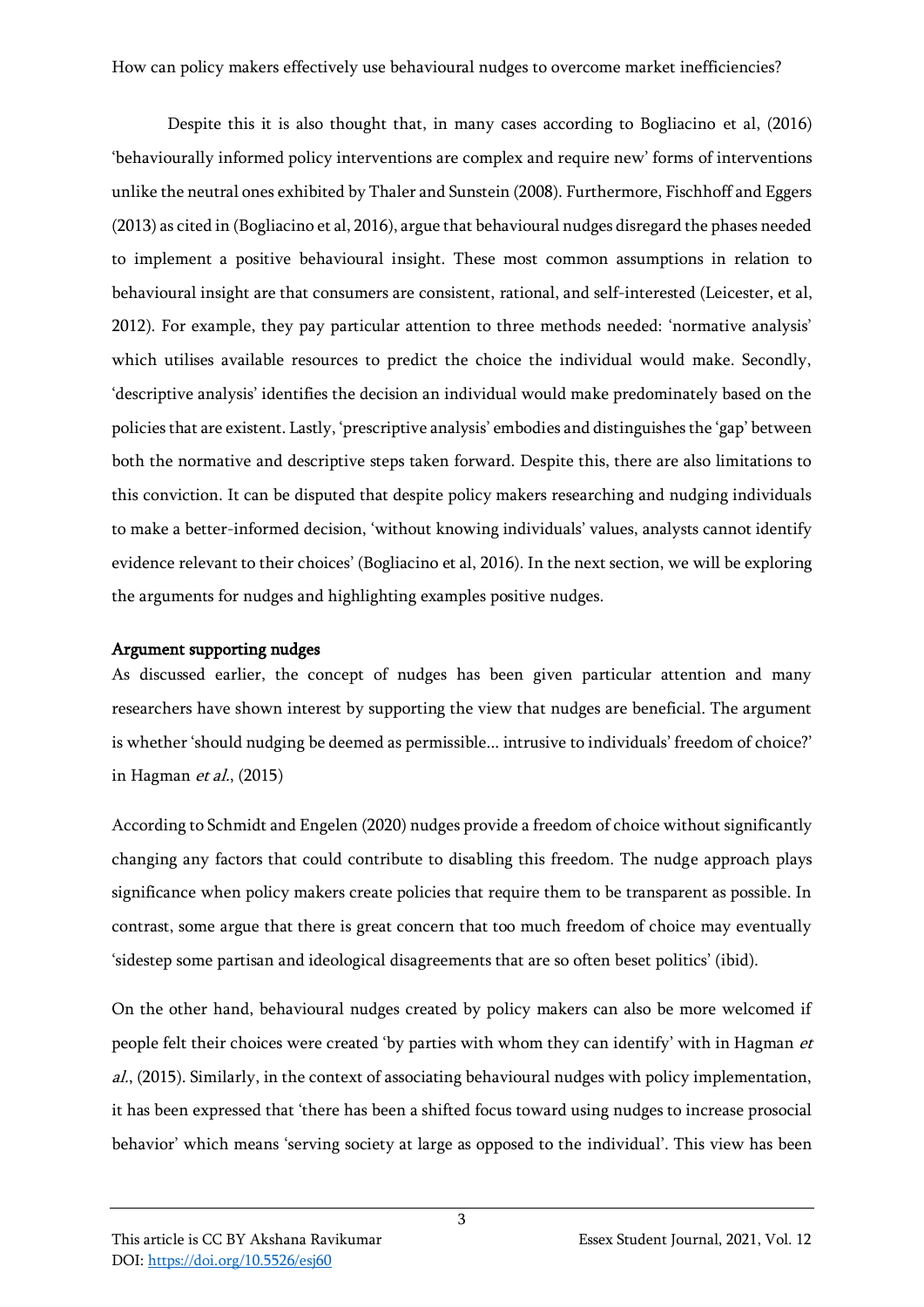an increasingly utilised method by policy makers to overcome inefficiencies when setting policies. An example of an environmental (educative) nudge would be to provide recycling bins to every household to set an example to recycle and to achieve the goal of a green nudge. By 'endowing individuals with resources in order to enhance their capacity for reflective choice' will facilitate overcoming such biases. However, contrary to belief, while we may assume that all individuals will obey to these rules, some decide not to and instead choose 'to free ride and choose not to recycle'.

To support the above theoretical perspective on behavioural nudges, an experiment was conducted in Hagman et al., (2015) research paper. The experiment was observed in both Sweden and in the United States of America (USA). Both groups were presented with a set of questions and examples to seek to under if these interventions restricted the individuals in any way and if the policies were acceptable. The first set of policies referred to as pro-social ranged from organ donation, climate compensation, energy consumption and avoiding tax evasion. The second set of policies were referred to as pro-self which were categorised as smoking cessation, smoking discouragement, cafeteria re-design and food labelling. The survey responses 'on all four questions were given on a four-point Likert scale ranging from 1 (not at all) to 4 (very much)'. The themes identified in these responses are apparent in both Sweden and USA, where the policy on 'food labelling' was highly accepted. A significantly positive result was found with '(86.9% in Sweden and 83.8% in the United States)'. Interestingly, they found no evidence that 'nudge-policies as intrusive to freedom of choice' as hypothesised earlier. With this in mind, policy makers can use such behavioural nudges to overcome any issues that may be faced when individuals neglect or do not identify with. When this is the case, policy makers adhere to ensure that social welfare is met and thus it is 'natural that nudges are used to do just that'. Having said that, there are limitations to this experiment. The data only used two countries and the 'concept of "one-nudge-fits-all" is not tenable'. Apart from nudges, other factors such as cultural differences can also influence an individual's decision.

## Argument against nudges

While we have set an argument above supporting the concept of behavioural nudges and setting examples of occasions where they have been successful, nudging has also equally received few censures. Critics question the ability of the nudging theory stipulating only guidance. Some argue that nudging can lead to the loss of freedom of choice and moral values. Hausman & Welch (2010) as cited in Schmidt and Engelen (2020) claims that nudges in fact do not act as a form of guidance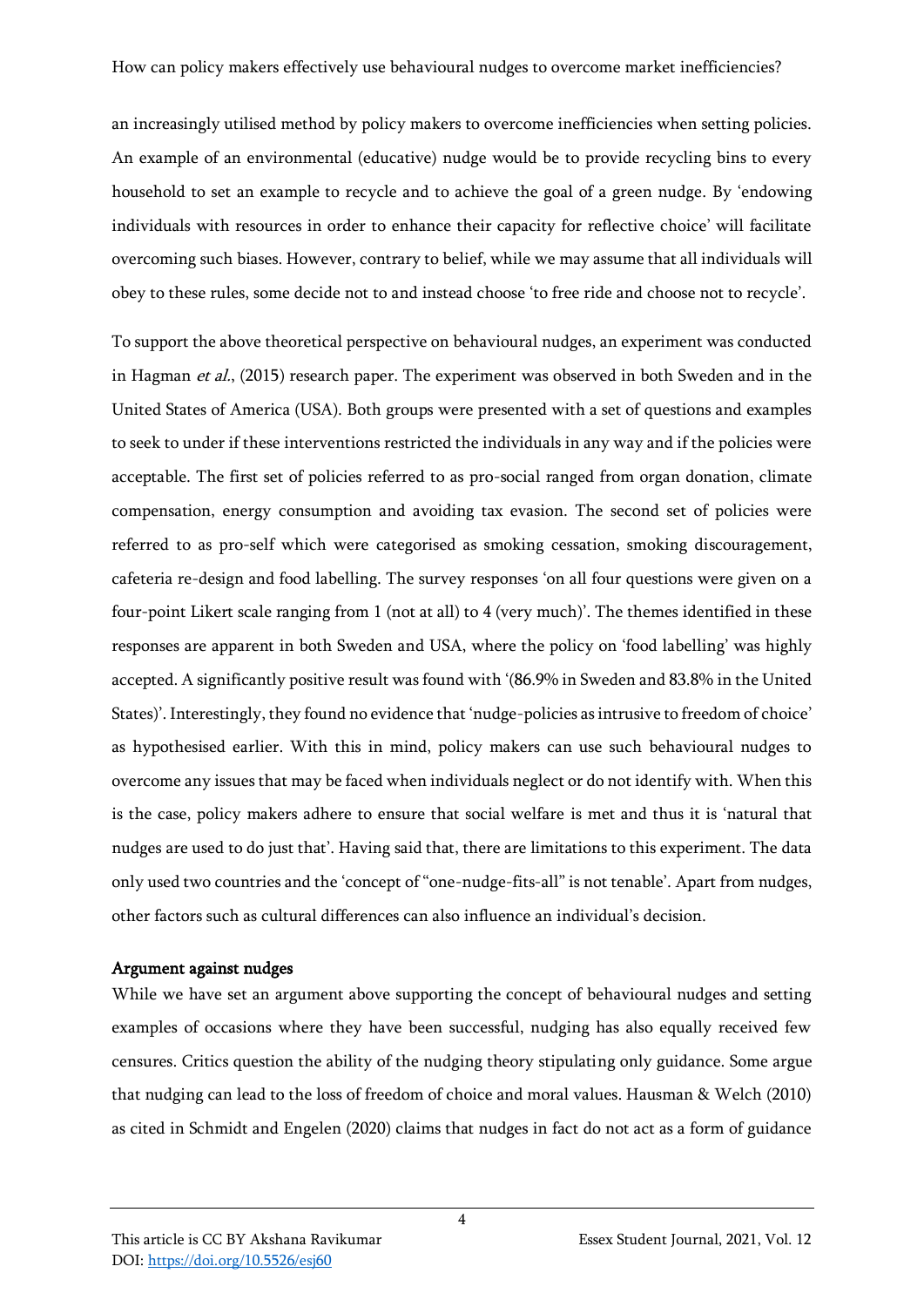but instead 'pull our strings and employ tricks to get us to do what *they* want'. This results in our choice not being completely of our own.

Perhaps the most interesting finding in Schubert (2017) paper, is that 'transparency makes most nudges somewhat less effective, without, however, eliminating their impact'. As identified earlier, transparency is key to avoid market inefficiencies as this is a result of asymmetric information. According to Bruns *et al.*, (2016), they believe that 'full transparency of nudges, thus, may even lead to the opposite outcome than the one intended'. To an extent, this is feasible for example, a handful people will attempt to understand the drawbacks of smoking and slowly quit. Whereas few people will 'protest against being manipulated'. In contrast to this, according to Reisch and Sunstein (2016), their research found there was a 'strong majority support for nudges' from the six countries they studied. However, they also mention that the same six countries 'reject nudges that offend' any basic morals that are taken away from its citizens for example, the government should not exploit its power and coerce money from its citizens without their consent. It should also be noted that it is impossible for policy makers to that they are completely aware of an 'individual preferences necessary to design optimal nudges'.

In summation to the above arguments, Hirschman (1991) as cited in Sunstein (2017) holds the same view about unsuccessful nudges. He claims that while policy makers may observe nudges to have good intentions, it has shown evidence of being 'futile'. For instance, Hirschman (1991) proclaims that environmental nudges that are utilised to reduce pollution may cause 'increasing energy costs for the most disadvantaged members of society'. Therefore, in the process of attempting to modify the issue, nudges can 'jeopardize' this goal.

## Relationship between nudges and overcoming market inefficiencies

Leicester et al, (2012) discusses extensively on the relationship between behavioural nudges and how to overcome market inefficiencies/ failure. As mentioned earlier, market inefficiencies occur 'due to information asymmetries, transaction costs, market psychology, and human emotion' (Hayes, 2020). As a result of market inefficiencies that occur in the economy, policy makers are constantly regulating this to ensure that the any issues are kept to minimal. As a result of this, policy makers use nudges as a form of intervention to overcome these problems. As discussed in the previous section, behavioural nudges functions only as a form of guidance to allow the individual to make a better-informed decision. In the case of market inefficiency, whereby policy makers are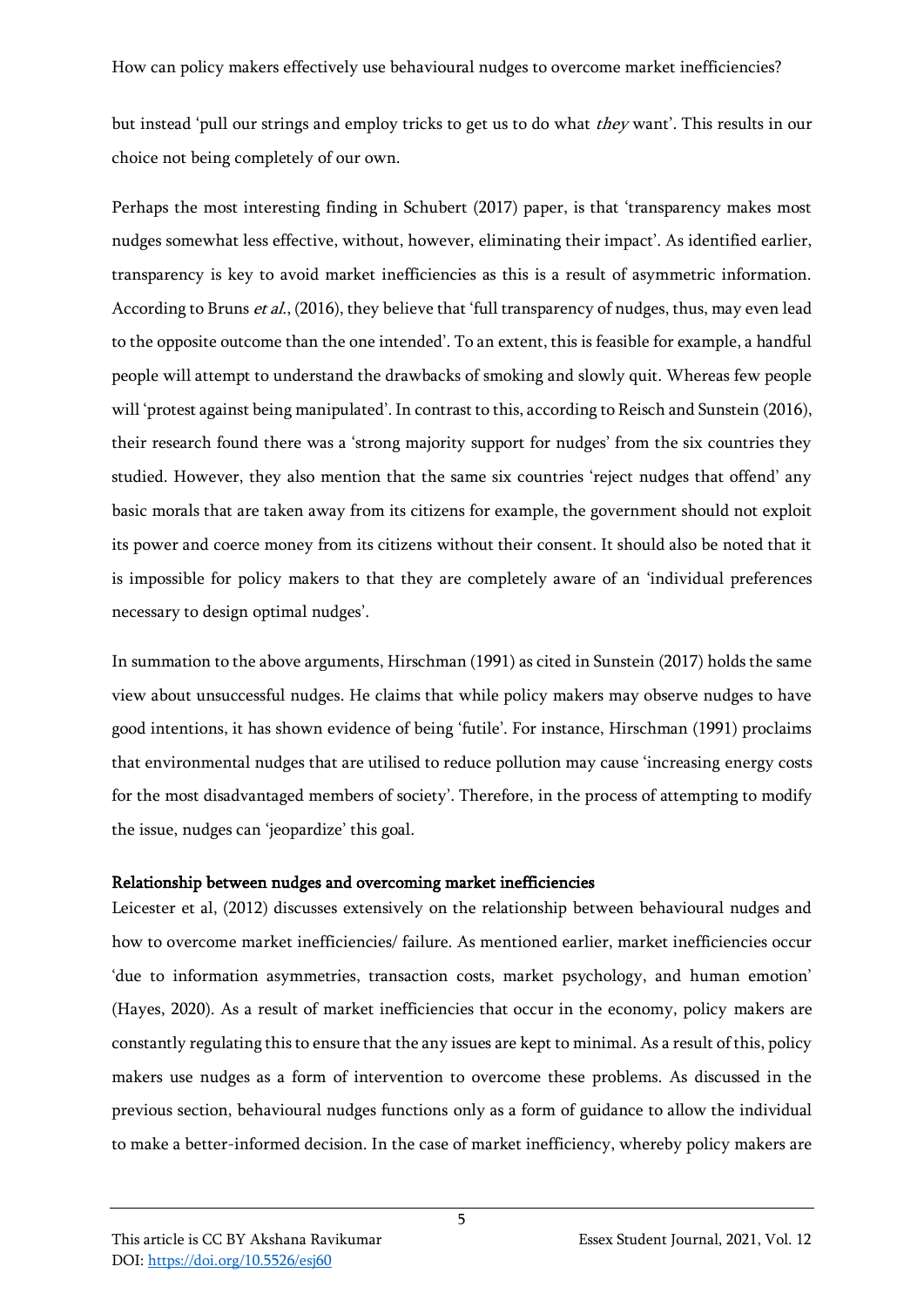tacking asymmetric information, nudging may not prove to be sufficient. An example of an unsuccessful nudge is the introduction of benefits to unemployed individuals – this essentially 'can reduce the effort people put into searching for jobs' (Leicester et al, 2012). Similarly, providing people with easier access to credit can also deter people from managing their finances well. These are all examples of moral hazard – a key concept in behavioural economics that highlights how individuals may engage in behaviours that can be risky, but they are aware that they are protected by a form of means therefore, do not restrict themselves from performing this behaviour.

On the contrary, market failures are not the only reason people engage in risky behaviours. 'Social preferences might mean people do not engage in more risky behaviour even when insured' according to (Leicester et al, 2012). Another perspective observed within behavioural nudges, is the concept of 'de-biasing' which is essentially an attempt to help 'alter these biases' rather than recuperating the welfare. An example of a positive nudge as a result of this, is the 'alcohol strategy published by the Home Office (2012)'. The purpose of this approach was to regulate the timing that alcohol is served at, set a minimum price as well as 'providing information on the dangers of excess alcohol consumption'. While this strategy sounds promising as it is transparent and can be effective. The issue here is that 'Packaging policies together like this might improve their overall effectiveness, but... challenging to isolate the impact of individual policies on behaviour'.

Leicester et al, (2012) also offer a valuable insight into the advantage of using nudges. They state that nudges 'change the behaviour of those who are 'biased' without imposing particular costs on those who are not'. An example of a positive nudge in this scenario would be the case of placing bans on cigarettes and the areas in which they are smoked in. A 'nudge-inspired policy might be to arrange some sort of private or public mechanism whereby people can voluntarily commit'. By implementing this, policy makers are essentially providing enough information by being transparent to the people by creating an agreement with them. Conversely, if they fail to oblige to the agreement, they can face a penalty that defeats the purpose of not imposing a cost.

## Conclusion

The purpose of this paper was to evaluate how effective nudges are and how policy makers should utilise them to decrease market inefficiencies in the economy. The evidence presented in this paper has shown that nudges is a key concept in behavioural economics and useful as it is transparent. The findings from this paper have demonstrated nudges are relevant to an extent in providing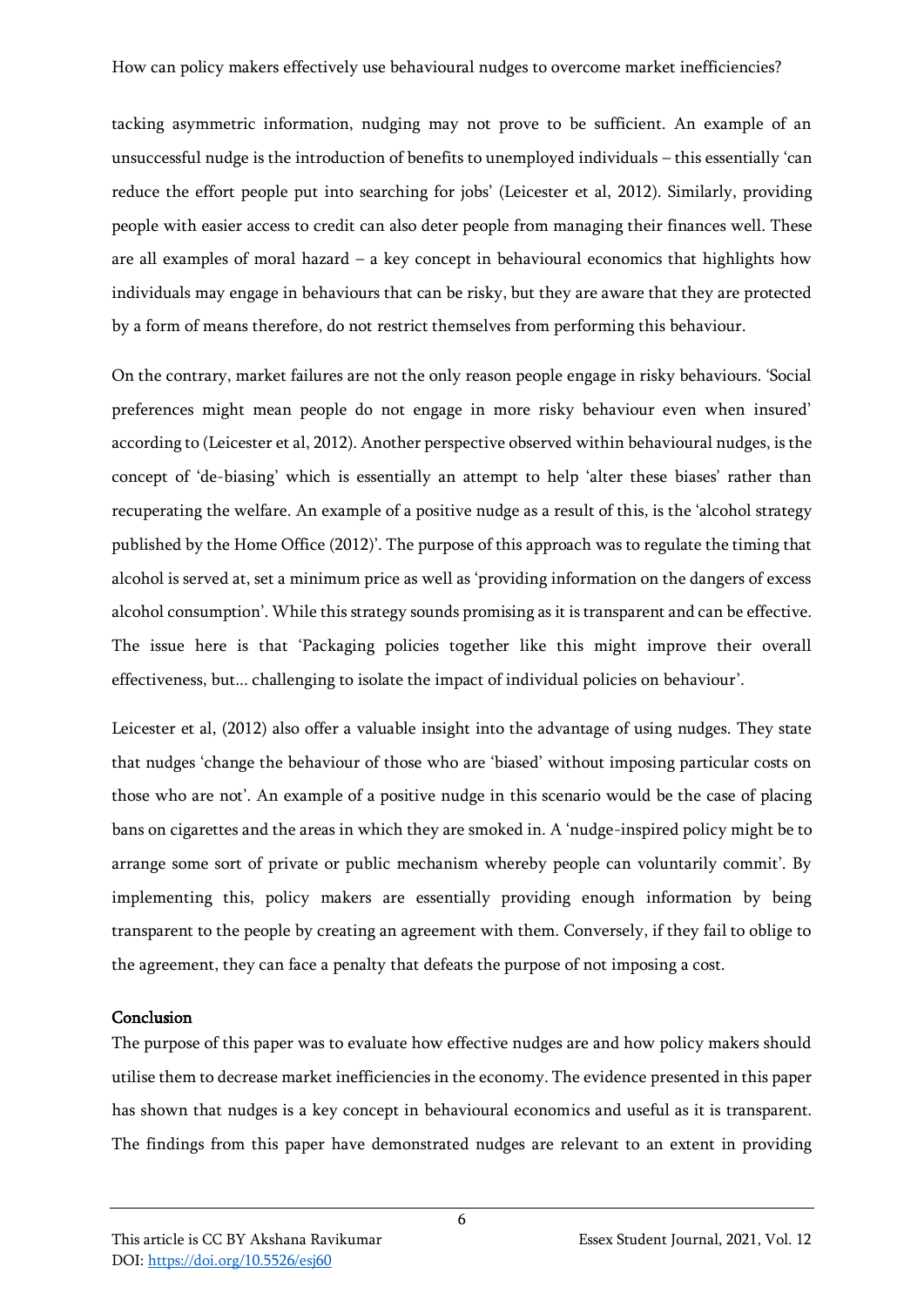How can policy makers effectively use behavioural nudges to overcome market inefficiencies?

guidance to individuals to make a better-informed decision for example, educate a smoker on the harms of smoking or providing recycling bins to increase recycling for environmental benefits. They are also cheaper to administer. In contrast, few sources have displayed uncertainty when conforming to the rules of nudging and if it may 'jeopardize' an individual's decision by eliminating their freedom of choice.

## References

- Arno, A. and Thomas, S., (2016). The efficacy of nudge theory strategies in influencing adult dietary behaviour: a systematic review and meta-analysis. BMC Public Health, [online] 16(1). Available at: https://bmcpublichealth.biomedcentral.com/articles/10.1186/s12889- 016-3272- x#citeas [Accessed 1 May 2021]
- Baraniuk, C., (2020). Fears grow of nutritional crisis in lockdown UK. [online] Bmj.com. Available at: https://www.bmj.com/content/bmj/370/bmj.m3193.full.pdf [Accessed 1 May 2021]
- Bogliacino, F., Codagnone, C. and Veltri, G., (2016). An introduction to the special issue on "the behavioural turn in public policy: new evidence from experiments".Economia Politica, [online] 33(3), pp.323-332. Available at: https://link.springer.com/content/pdf/10.1007/s40888-016-0044-0.pdf [Accessed 1 May 2021]
- Bruns, H., Kantorowicz-Reznichenko, E., Klement, K., Jonsson, M. and Rahali, B., (2016). Can Nudges Be Transparent and Yet Effective?.Journal of Economic Psychology, Forthcoming, [online] pp.2-47. Available at: https://papers.ssrn.com/sol3/papers.cfm?abstract\_id=2816227 [Accessed 1 May 2021]
- En.wikipedia.org. 2021. Nudge theory Wikipedia. [online] Available at: https://en.wikipedia.org/wiki/Nudge\_theory [Accessed 1 May 2021]
- Fischhoff, B. and Eggers, S., (2013). Questions of Competence: The Duty to Inform and the Limits to Choice. *Judgment and Decision Making*, [online] Available at: https://www.researchgate.net/publication/228767679\_Questions\_of\_Competence\_The Duty to Inform and the Limits to Choice [Accessed 2 May 2021]
- Hagman, W., Andersson, D., Västfjäll, D. and Tinghög, G., (2015). Public Views on Policies Involving Nudges. Review of Philosophy and Psychology, [online] 6(3), pp.439-453. Available at: https://www.researchgate.net/publication/276248714\_Public\_Views\_on\_Policies\_Inv olving\_Nudges [Accessed 1 May 2021].
- Hausman, D. and Welch, B., (2010). Debate: To Nudge or Not to Nudge\*. Journal of Political Philosophy, [online] 18(1), pp.123-136. Available at: https://onlinelibrary.wiley.com/doi/epdf/10.1111/j.1467-9760.2009.00351.x [Accessed 1 May 2021]
- Hayes, A., (2020). Inefficient Market Definition. [online] Investopedia. Available at: https://www.investopedia.com/terms/i/inefficientmarket.asp#:~:text=Market%20ineffi ciencies%20exist%20due%20to,creating%20opportunities%20for%20excess%20prof its. [Accessed 1 May 2021]